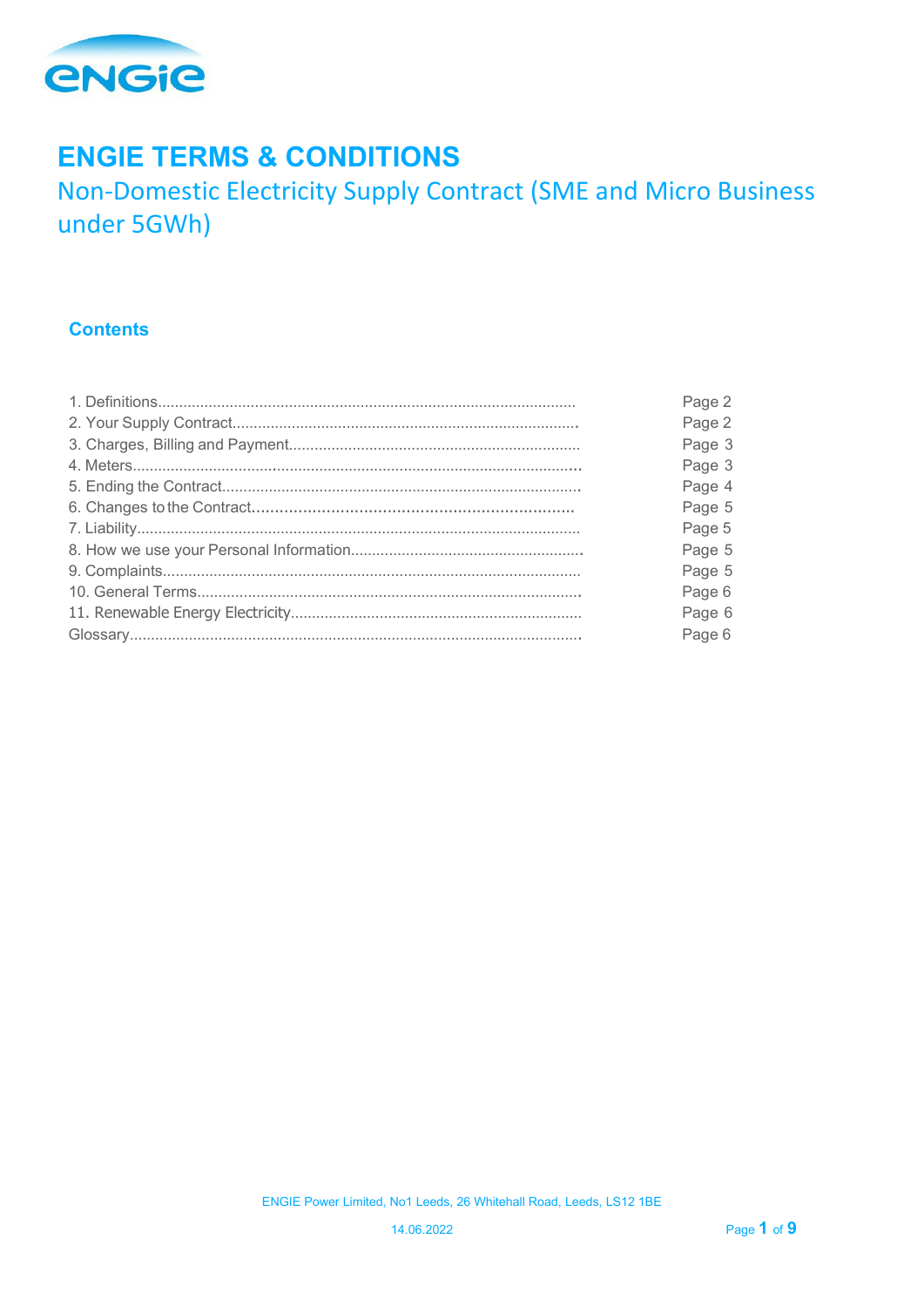# **General Terms and Conditions**

# **1. Definitions**

1.1 Definitions used in this Contract are set out in the Glossary at the end of this document.

1.2 For the avoidance of doubt, the terms of clauses 5.4, 5.5, 5.6, 5.12A, 5.13.4, 5.14.4 and 5.14.5 shall not apply to you if you are a Micro Business **Consumer.** 

# **2. Your Supply Contract**

2.1 The Contract is for the Supply of electricity by us, ENGIE Power Limited, a company registered in England and Wales (Company Number 04236804) having its registered office at No 1 Leeds, 26 Whitehall Road, Leeds LS12 1BE ("us" or "we") to you, as a non-domestic consumer.

2.2 You agree to enter into the Contract when either you (or your representative) have either accepted this Contract on the phone or completed an online application or otherwise entered into a Contract with us. Where you have formally entered into the Contract with ENGIE, Clauses 2.13 to 2.19 will not apply to you.

2.3 The Contract will be accepted by us if you have provided us with the information we need and you have met our credit requirements (as applicable). In accepting the Contract, we agree to Supply you with electricity (as applicable) for non-domestic purposes at your Property in accordance with the terms of the Contract.

#### **2.4 Credit Checking and Security Deposit**

- 2.4.1 You agree that we may carry out a credit and/or identity check on you and that in some circumstances, if we are concerned about your ability to pay us, we may ask you to provide a Security Deposit at any time, including prior to the Start Date.
- 2.4.2 The Security Deposit will normally be based on how much electricity we expect you to consume over a four month period. Should we request a security deposit, we will explain why we require this. Please note that if you have provided a Security Deposit and we consider that your ability to pay has improved and you have consistently paid your bills on time, we may return the Security Deposit to you prior to expiry of the Supply Period.
- 2.4.3 If you fail to provide the Security Deposit after receiving a request under this clause 2.4, we will be entitled to terminate the Contract, and if such failure occurs prior to the Start Date, we may elect not to become the registered provider of Supply to you and to terminate this Contract accordingly by giving you notice.
- 2.4.4 Where we elect not to provide Supply to you in accordance with clause 2.4.3, we shall be entitled to sell back on the wholesale market any electricity forward purchased for the purposes of Supply under this Contract and to bill you in respect of any Mark to Market Loss incurred, such bill to be paid within fourteen days of the date of the bill.

2.5 The Contract is based on the information provided to us by you (or your representative), which you confirm is accurate. If your situation or the information that you have provided changes, you must let us know without delay. If your anticipated consumption may exceed 5GWh on an annual basis, you must let us know immediately, in which case clause 6.2 shall apply.

If you have not entered into a contract with us as described in Clause 2.2, we will begin treating you as though you have accepted the Contract when you either: (i) move into a Property Supplied by us; (ii) become responsible for a Property Supplied by us; or (iii) are a landlord of a Property Supplied by us and your tenant moves out. We will Supply you under the Contract as if you had entered into it and the terms set out in Clause 2.13. to 2.19 (Deemed Terms) will apply in addition to all other provisions.

# **Start of your Supply**

2.7 For us to start to Supply you, you must be the owner or occupier of the Property or be responsible for the Supply of electricity at the Property and the Property must be connected to mains electricity.

2.8 If you use your Property for domestic purposes or start to do so at any time whilst we are Supplying you, you must let us know immediately

2.9 If we do not already Supply the Property, we will tell you the date on or around when we will start to Supply you. The Supply commencement date will be set out in the Quotation Document unless we have problems taking over the Supply. For example, if:

- 2.9.1 your previous supplier prevents us from taking over the Supply, which it may be entitled to do in some circumstances;
- 2.9.2 we do not have all of the information that we need from you;<br>2.9.3 any governmental or requisitory body or authority (e.g. C)
- any governmental or regulatory body or authority (e.g. OFGEM) prevents us from Supplying your electricity; 2.9.4 you do something that prevents us from taking over the Supply; or
- 2.9.5 we cannot Supply your electricity for some other reason outside our reasonable control, including due to third parties.

For the avoidance of doubt, in such circumstances we shall not be liable for any such failure or delays to commence your Supply or register your Meter, or any costs incurred in connection therewith, including out of contract rates charged by your previous supplier.

2.9A Where you agree to enter in a Contract with us but fail to consume electricity from any or all Meter Points from the Supply commencement date set out in the Quotation Document, or we terminate the Contract pursuant to clause 2.4.3, then we shall be entitled to recover from you and shall be indemnified by you for all costs and losses incurred by us as a result of such failure for the period up to the date on which the consumption commences, or the Termination Date, whichever is the sooner, and in either case such costs to include any Mark to Market Loss.

2.10 We will request a Meter reading from you on or around the date we start to Supply you. This will be used by your previous supplier to produce your final bill and will help to make sure your new bills are accurate.

2.11 Title and risk in the electricity shall pass to you at the Meter.

2.12 You warrant that the Meter complies with the Industry Agreements and any other relevant agreements or authorisations necessary to permit or continue the Supply.

#### **Deemed Contract Terms**

2.13 Clauses 2.13 to 2.19 apply to you if you become a customer in accordance with Clause 2.6, or if your Contract completed in accordance with clause 2.2 has been terminated.

2.14 Where you become a customer in accordance with Clause 2.6, you agree that although you have not entered into an express contract with us, because you are receiving the Supply at the Property you will pay us for the electricity Supplied to the Property in accordance with the Deemed Contract Rates, which are detailed in our Website.

2.15 If you become responsible for electricity at a Property (or have already done so) you must tell us the date you began to take Supply at the Property and the Meter reading(s) at that time. If you do not tell us this, we may need to assume that:

- 2.15.1 the start date of Supply to you is the day after the termination date for the outgoing customer; and
- 2.15.2 the opening Meter reading(s) for you is the same as the final Meter reading(s) for the outgoing customer.

2.16 If you are no longer going to be responsible for electricity at a Property as you no longer own or occupy the Property, your Deemed Contract will end on the date that you notify us will be the last day you are responsible for electricity at a Property and confirm the identity of the new owner or occupier, provided you notify us at least two (2) Working Days beforehand.

2.17 If you stop being responsible for electricity at a Property and you do not tell us beforehand, your Deemed Contract will end two days after you notify us that you are no longer responsible.

2.18 Subject to the terms of clause 2.19, if you enter into a contract with another Supplier, your Deemed Contract will end on the date that your new supplier takes over your Supply.

2.19 For the avoidance of doubt, you shall remain liable for all Charges, including any Deemed Contract Rates incurred, prior to the date that your new supplier takes over your Supply.

# **3. Charges, Billing and Payments**

3.1 The prices applicable to your Supply are set out in the Quotation Document.

3.2 A breakdown of the Charges applicable to your Supply are set out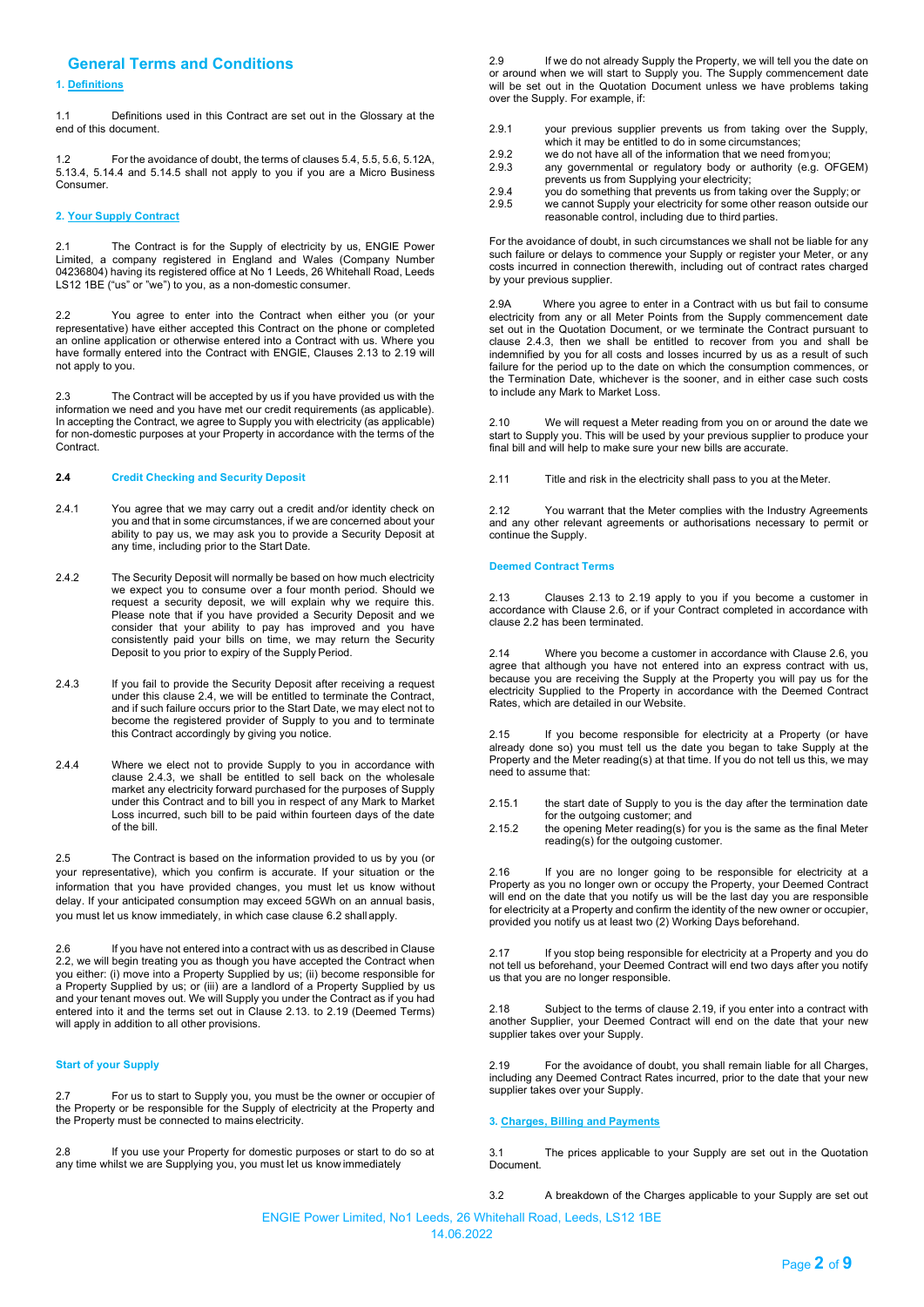in the Quotation Document and these terms and conditions. You can find out more about the Charges on our Website. You will also be charged any taxes that apply to your Supply which may change during the Supply Period, including but not limited to VAT the rate of which may change from time to time.

# 3.3 Please note that;

- Transportation Costs and Operational Costs are still payable by you for any Meters which remain energised, even if they are not consuming electricity; and,
- 3.3.1 Metering Costs and Operational Costs are still payable by you for any Meters which remain on the Property, even if they are not connected.

3.4 If we provide you with Additional Services, we will agree the price with you before we supply the Additional Services and the applicable supplementary charges will be included on your bill.

# **Billing and Payments**

3.5 You will receive a bill or statement of account as regularly as specified in the Quotation Document.

3.6 We will try to bill you based on your actual consumption. If we do not have your actual Meter readings or believe, acting reasonably, that the Meter reading is inaccurate we may bill you based on estimates, in which case we will reconcile any over-charge or under-charge when we have received your actual Meter reading. For the avoidance of doubt, where you are a Micro Business Consumer, we will undertake such reconciliation within a period of 12 months from the date of identifying any such over-charge/under-charge.

3.7 Please pay your bill in the way stated in the Quotation Document unless we agree to a different payment method. If you fail to make payment in the way stated in the Quotation Document, we shall be entitled at our sole discretion to change your payment method and if we do this, we will notify you of this in writing. If you pay by a different payment method, or if we change your payment method in accordance with this clause, additional charges may apply.

3.8 If you, acting reasonably and in good faith, do not think that your bill is correct please notify us as soon as possible, setting out the reasons for this view. Please note that you must pay any part of your bill that is not in dispute, and thereafter you must pay any outstanding amounts due without delay once the dispute has been resolved.

3.9 If at any time during or after the Supply Period, one or more elements of the Charges are found to have been incorrectly calculated or wrongly omitted or included in any bill, then we shall issue a Reconciliation Invoice in respect of the same. For the avoidance of doubt, this Clause 3.9 survives termination of the Contract.

3.10 We shall be entitled to vary any Pass-Through Cost element of the Charges by a reasonable and proportionate amount, at any time during the Supply Period, so as to minimise the amount of any Reconciliation Invoices. We shall provide reasonable notice in such circumstances, together with evidence to demonstrate why the Charges have been varied and to support our substitute Charges.

3.11 If you have, or expect to have, a problem in paying us, please let us know as soon as possible. We may be able to provide guidance to help you reduce your electricity costs.

3.12 We have the right to charge you interest if you are late in paying any debt that you owe to us. This will be charged at an annual rate of 8% above the Bank of England's base lending rate applicable at the time.

3.13 If you are entitled to a refund should you leave ENGIE as your account is in credit following receipt of a final meter reading from you, we will issue any such refund due to you, which in the case of Micro Business Consumers will be within 14 days of your end of Contract bill. If you pay by direct debit, the refund will be made to the relevant bank account. If you pay by any other method, a cheque will be issued for the refund amount.

3.14 For the avoidance of doubt, if you request an alteration or correction to a bill (howsoever arising) following issue, the payment date specified in the original version of the bill shall remain applicable notwithstanding the issue of an updated bill, or date thereof.

#### **Backbilling**

3.15 If you are a Micro Business Consumer, we will only Invoice you in respect of any Charges for the Supply which arise within the 12 months before the date of our Invoice, unless:

3.15.1 we have issued an Invoice and you have failed to make payment, in which case we are entitled to continue to claim for such Charges;

3.15.2 we have been unable to issue an Invoice for the correct amount of electricity consumed due to your obstructive or unreasonable behaviour; or

3.15.3 OFGEM permits or instructs us to do otherwise.

# **4. Meters**

# **Ownership of Meters**

4.1 Please note that you will be responsible at all times for the Meter at the Property which should be in good working order and meet the required industry standards, Acts and Industry Agreements to enable us to Supply you. If we require to install, replace, enlarge, extend or renew any mains, wires, cables or other plant or equipment to allow you to receive a Supply of electricity to the Property, this will at your cost as detailed in our Website.

4.1 A If we intend to install a Smart Meter at your Property and you wish to refuse such installation, you must tell us in writing. You can do this by contacting our Customer Services by e-mail at contacting our Customer Services by e-mail at <u>[customer.service@energysupply.engie.co.uk](mailto:customer.service@energysupply.engie.co.uk)</u> or by writing a letter to our Customer Services team (the contact details for which are set out in our Website).

4.2 The Meter reading will be evidence of how much electricity we have Supplied to you. If you believe, acting reasonably, that the Meter reading is wrong, we will arrange to have the Meter tested. If the Meter is found to be working correctly within acceptable industry limits, the cost of such testing will be met by you. We will advise you how much this will be in advance of arranging the test; for the avoidance of doubt, You will continue to pay invoices hereunder based on our estimate of your consumption during any such period of Meter testing.

# **Maintenance of Meters**

4.3 We shall not be responsible for checking the suitability of Meters. You will pay for any work deemed necessary and undertaken by us to ensure that the Meter(s) is/are appropriate and meet the necessary standards.

We are entitled to require that a Meter be removed, repaired or replaced where we consider it to be damaged, incorrectly recording data, past its certification date or incorrect for the product structure, and you are required to notify us immediately where you become aware of or suspect any such circumstances.

# **Agent Appointment**

4.6 We will appoint all Agents on your behalf except in the below circumstances;

- 4.6.1 where you have indicated that there is a direct arrangement between your and an accredited Agent to provide Agent services, we will make reasonable endeavours to appoint this Agent on your behalf; and,
- 4.6.2 for any high voltage or half hourly premises that are allocated to Measurement Class C (100kw non-domestic half hourly), you will be responsible for ensuring a direct contract is in place between you and an accredited Agent.

4.7 Where Agents appointed through a direct agreement with you are not performing to published industry standards and procedures, we reserve the right to appoint replacement alternative Agents at your cost and at no liability to us.

# **Access**

4.8 You shall provide our contractors, any Agent and any other relevant party with, safe, full, free and unobstructed access to the Property including the Meter and all associated equipment for the purposes of reading the Meter and for any other reason associated with your Supply, including to install, remove, replace, reprogram or maintain the Meter or any other equipment. If access is obstructed, you must remove this obstruction at your own cost and we may need to charge you for additional costs incurred by us as a result of such obstruction.

4.9 If we need to relocate a Meter or replace a Meter with another Meter for any reason, we may charge you for the related costs; provided that where a traditional meter is replaced with a Smart Meter, we would not anticipate charging you for the cost of the Smart Meter unit (but you may be responsible for any ancillary costs incurred in such installation, including, but not limited to, signal boosters, high gain aerials and connections).

4.10 If we or our contractors need to visit the Property, you will be provided with a minimum four hour appointment window. If you qualify as a Micro Business Consumer and the person attending fails to make it to the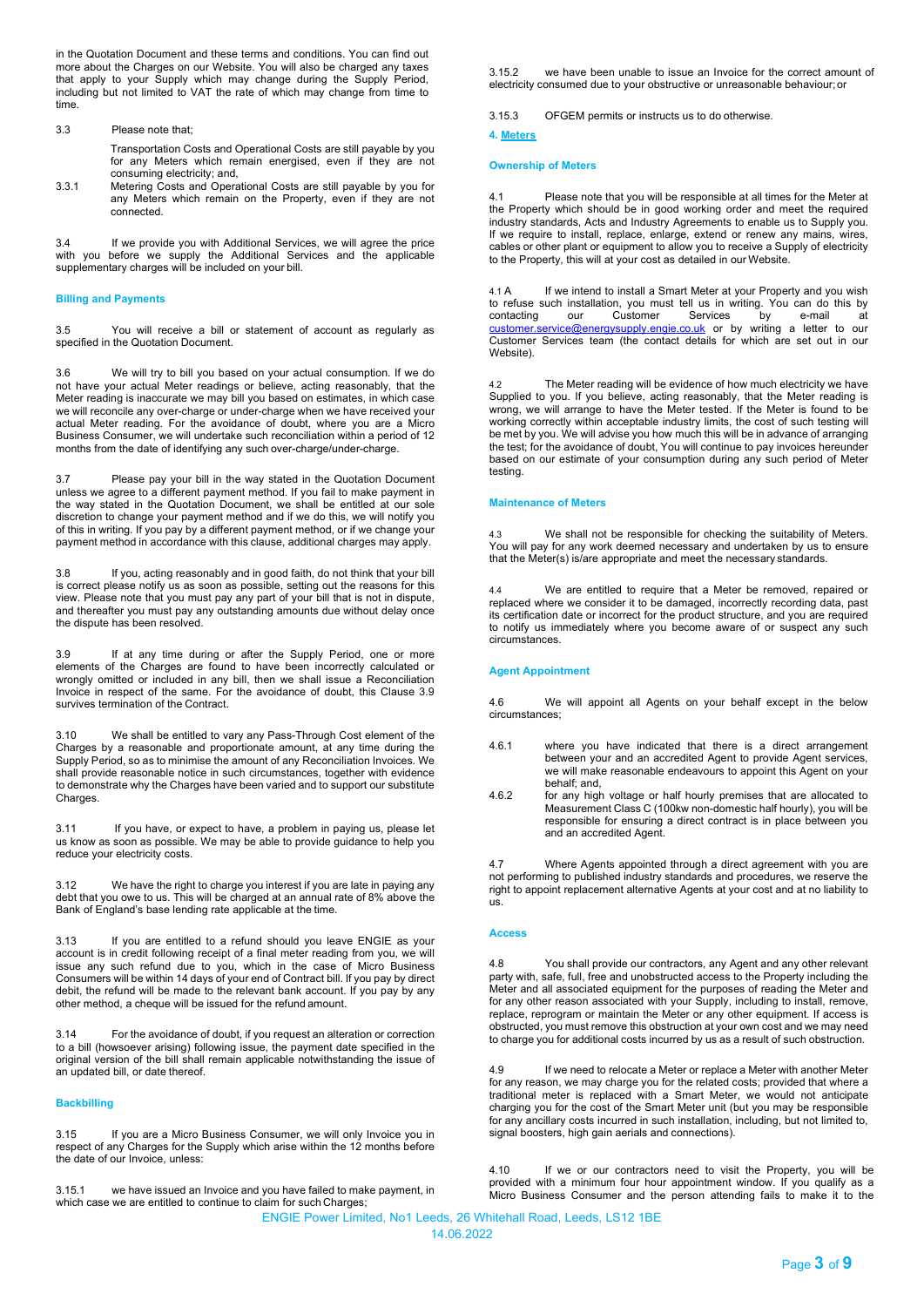appointment or rearranges less than twenty four (24) hours prior to the appointment without your agreement, you are entitled to £30 (thirty pounds) compensation.We may, at our absolute discretion, agree in writing to a written request from you that Meter(s) in addition to those detailed in the Quotation Document are added to the Contract.

# **DNO and Electricity National Terms of Connection**

4.11 The Supply to a Meter is delivered through infrastructure operated by third parties (such as the DNO);-

- 4.11.1 the DNO will only be liable to you in accordance with the limitations in this Clause 4.12 and up to the prevailing maximum per calendar year contained in the NTC at the relevant time;
- 4.11.2 The DNO shall be entitled and have the ability to enforce the provisions of this Clause 4.12 by virtue of the Contracts (Rights of Third Parties) Act 1999 and such clauses may not be varied without the prior written consent of the DNO. No other person shall be entitled to enforce any terms of this Contract under that Act.

#### **Safety and Emergencies**

4.12 In certain circumstances, your Supply may be interrupted by third parties. For example:

- 4.12.1 to avoid danger to persons or property; or 4.12.2 if it is unlawful to continue your Supply: or
- 4.12.2 if it is unlawful to continue your Supply; or
- if maintenance to the local distribution system(s) is required.

4.13 We are not responsible for any losses incurred should your Supply be suspended in the circumstance set out in clause 4.13 and/or in an emergency or for safety reasons. You shall notify us of the content of any directions received from the DNO requiring you to reduce or cease electricity consumption. In the event that the foregoing circumstances apply, and/or you fail to comply with such directions, you shall be liable in respect of all costs, losses or expenses incurred by us as a consequence.

4.14 If you believe that your Meter or any other metering equipment may be damaged, you must let us know immediately.

4.15 If there is a major emergency affecting a network operator and the government gives a direction under the Fuel Security Code, we may recover from you a reasonable proportion of the additional costs suffered by us as a result of such direction.

# **Data Retrieval**

4.16 If you are a Micro Business Consumer and have a Smart Meter at your Property, you agree that we can retrieve data from your Smart Meter on a half-hourly basis.

# **5. Ending the Contract**

#### **Moving Premises**

5.1 If you are moving from the Property, please provide accurate readings to us at least two (2) Working Days before the day you move.. Please note that you shall continue to be liable for Charges payable under this Contract until responsibility for them is assumed by a new owner or occupier of the Property (whose details you should provide to us), or supply is permanently Disconnected by us or the DNO. Furthermore, if we have reasonable grounds for believing that you are seeking to effect a change of tenancy/occupancy to a Related Entity, we may at our sole discretion not bring the Contract to an end, in which case we will write to advise you.

5.2 Please provide us with a final Meter reading on or around the day that you move out in accordance with clause 5.1. Subject to the terms of clause 3, this will be used to calculate your end of Contract bill, which in the case of Micro Business Consumers will be within 6 weeks.

#### **Leaving us**

5.3 If you wish to discontinue consumption of electricity at any Meter during the Supply Period whilst you continue to lease or occupy the Property or own such Meter then, until such time as the relevant Meter(s) is/are Disconnected and the Meter is removed you will be liable in respect of:

- 5.3.1 all on-going Transportation Costs, Metering Costs, Supply Costs and other ancillary costs associated with such Meter, including those accruing to the Meter after Disconnection or De-energisation;
- 5.3.2 all Disconnection or De-energisation costs; and

all meter removal costs.

5.4 Where you discontinue the consumption of electricity at any Meter during the Supply Period (including where Disconnection or De-energisation has occurred), we shall be entitled to sell any electricity forward purchased by us for delivery to that Meter on the wholesale market.

5.5 Where the Contract contains a Product Appendix with a sellback provision, any sellback required under Clause 5.4 will, where your Product Appendix permits, be dealt with and invoiced in accordance with the terms of that Product Appendix.

5.6 Where the Contract does not contain a Product Appendix and the sell back pursuant to Clause 5.4 results in a Mark to Market Loss, we shall provide you with a separate bill for that amount, which bill will be payable fourteen (14) days after the date of bill.

5.7 You shall not be entitled to remove a Meter from this Contract where such Meter is the only remaining Meter under this Contract.

5.8 If electricity is not used at any Meter for a period in excess of six (6) consecutive calendar months we may, at our sole discretion, arrange for the Disconnection or De-energisation of the Meter and you shall be liable for a reasonable administration fee and all costs incurred as a result of such Disconnection or De-energisation.

5.9 Where any Meter is removed pursuant to this Clause 5, the provisions of the Quotation Document shall, to the extent agreed to by us, be amended or be deemed to be amended as appropriate to take account of such sale, disposal or termination of the use of the Meter.

5.10 If, at any time following signature of the Contract, the Contract terminates before the end date as set out in the Quotation Document, we shall be entitled but not obliged to charge you the Termination Sum. Both Parties are commercial entities and acknowledge and agree this is fair compensation for you choosing to leave the Contract prior to the contracted end of your Fixed Term Contract.

5.11 We may object to your transfer to a new supplier;

- 5.11.1 if you owe us money; or,<br>5.11.2 vou are in breach of this
- you are in breach of this Contract,

in which cases we will write and tell you that we are doing so. Please note that this may delay your transfer until all debt owed to us by you is paid and/or any breach(es) remedied.

#### **If We are in breach**

- 5.12 You may terminate this Contract upon written notice to uswhere:
- 5.12.1 we are in material breach of any of our obligations under this Contract, and such breach has a material adverse impact on your business and we have not remedied such breach within fourteen (14) days of receipt of written notification from you; or
- 5.12.2 we become Insolvent (as such term is defined in Section 123 of the Insolvency Act 1986) or a receiver, administrator, administrative receiver or liquidator is, or applies to be, appointed over any of our assets or we enter into any arrangement with our creditors.

5.12 A Following termination under this clause 5.12, we may sell all forward purchased electricity on the wholesale market and invoice or credit you respectively for any Mark to Market Loss or Mark to Market Gain arising as a result of such sell back. Such Mark to Market Loss or Mark to Market Gain shall be included in a final bill and paid by the paying party to the other within fourteen (14) days of the trading position being settled in the market.

# I**f we need to end the Contract**

5.13 We may need to end the Contract immediately and/or, disconnect your Supply if you:

- 5.13.1 do not comply with the terms of the Contract;<br>5.13.2 act fraudulently:
- 5.13.2 act fraudulently;<br>5.13.3 have interfered
- have interfered with your Meter or if we reasonably believe that you
- have stolen electricity; 5.13.4 have insolvency or bankruptcy proceedings brought against you; or 5.13.5 if we are unable to continue to supply your current product due to and Event Outside Our Control, in which case we may need to end your contract and will offer you an alternative product.
- 5.13.6 you default in paying amounts due to us by the applicable payment dates three (3) times in any twelve (12) month period;
- 5.13.7 if the credit insurance policy, Security Deposit, or other form of credit support obtained on or before the start of Supply under this Contract, or put in place at any time during the Supply Period is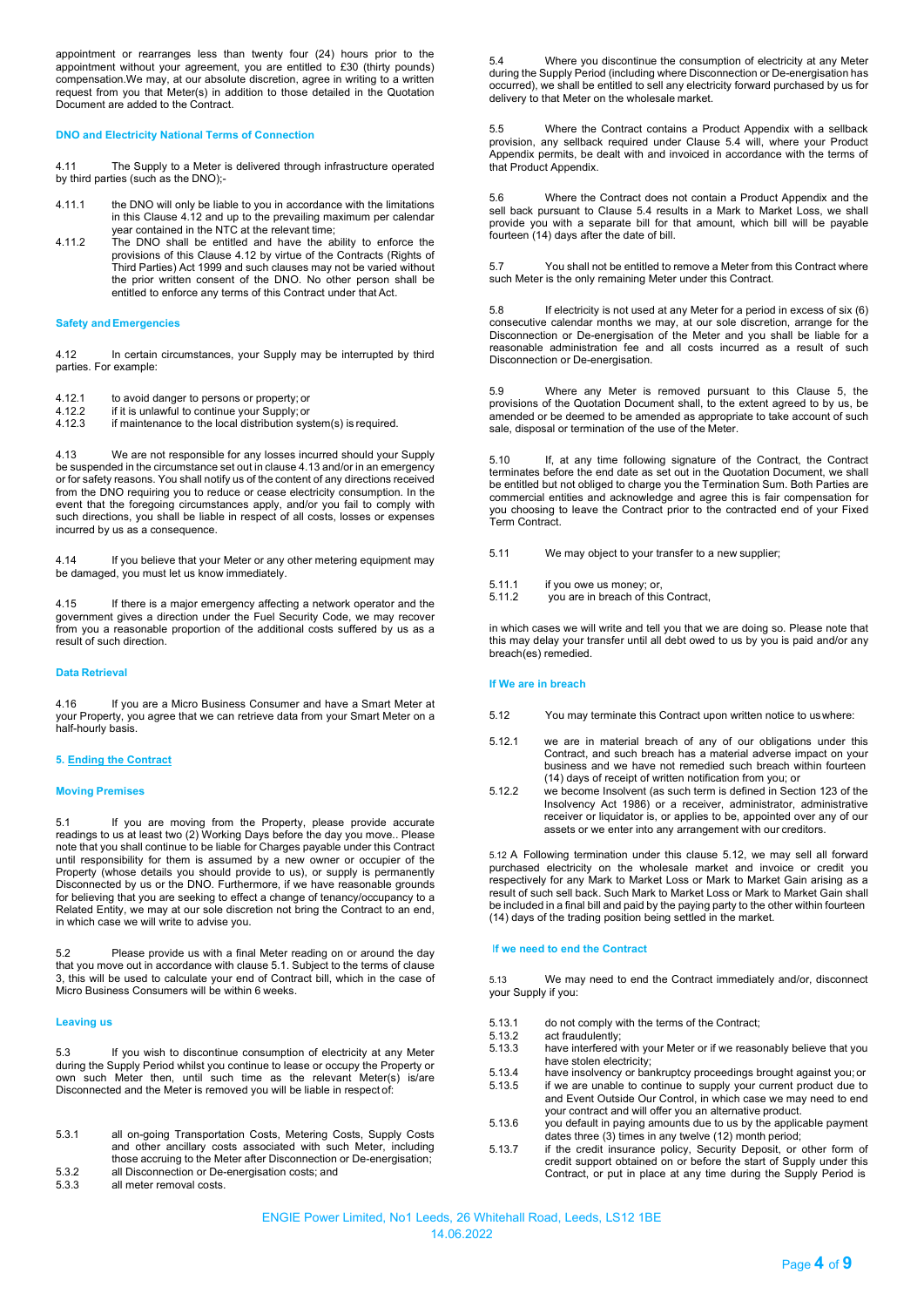withdrawn, reduced, amended, shortened, the terms are breached, or conditions which are unacceptable to us are applied, or if the credit standing, rating or scoring given to you by our credit insurer or such other credit reference agency we use from time to time to assess your creditworthiness, is withdrawn, reduced, shortened or falls below a level which is acceptable to us; or

5.13.8 if we have been unable to register any Meter within forty (40) Working Days caused by you providing incorrect data.

5.14 Where you are in breach of the Contract in accordance with any of the provisions of Clause 5.13, then we shall be entitled to all or any combination of the following remedies:

- 5.14.1 terminate this Contract for any or all of the Meter(s) under the Contract immediately on written notice to you;
- 5.14.2 arrange for the Meter(s) to be Disconnected or De-energised immediately (and we shall be entitled to exercise access rights in doing so) and while any breach persists we shall be entitled to Disconnect or De-energise Meter(s) on more than one occasion, together with being entitled to recover from you the costs incurred in such Disconnections or De-energisations;
- 5.14.3 sell any electricity forward purchased for delivery to any or all of the Meter(s) after the date of the breach on the wholesale market;
- 5.14.4 recover from you all costs and losses incurred as a result of such breach, including any Mark to Market Loss;
- 5.14.5 vary the Product Appendix so as to mitigate our risk, including by restricting your right to purchase forward until such time as any breach is remedied;
- 5.14.6 increase our Charges by a reasonable and proportionate amount (which may include placing you on our Deemed Contract Rates). In determining any such increase, we will give consideration to potential and other increased risks and/or costs to us that may arise as a result of your breach;
- 5.14.7 bill you on a weekly basis and the invoicing date shall automatically become the weekly anniversary of the date on which we issue a first bill to you and the applicable payment date shall be automatically amended to the date seven (7) days after the applicable payment date;
- 5.14.8 bill you in advance of your consumption, such bill to be based on our reasonable estimate of your electricity consumption over a full month in advance of the start of the applicable consumption period to which that bill relates. For the avoidance of doubt, we will then have the right to reconcile that bill to your actual consumption of electricity following that consumption period; and
- 5.14.9 request a Security Deposit to be provided within ten (10) Working Days of such a request.

5.15 The termination of the Contract and/or the termination of the Supply to any Meter shall not affect any rights or obligations which may have accrued to either Party, and/or the DNO prior to the Termination Date.

5.16 We will give you at least thirty (30) days' notice before disconnecting your Supply.

5.17 We must end this Contract immediately if we no longer have the relevant licence to Supply your Property or if OFGEM or any other governmental or regulatory body or authority issues a direction (including a supplier of last resort direction) to another supplier to take over the Supply of your electricity.

# **Fixed Term Contracts**

- 5.18 If you have a Fixed Term Contract:
- 5.18.1 we will not extend that Fixed Term Contract without your agreement; and,
- 5.18.2 if you are a Micro Business Consumer, we will send you a statement of renewal terms between 30 and 60 days before the Fixed Term Contract is due to end.

# **6. Changes to the Contract**

6.1 If changes to the Contract are required or necessary because of changes to the Acts, Industry Agreements under which we operate or changes imposed by any governmental or regulatory body or authority (e.g. OFGEM), the changes may come into effect on the day of notification and in such circumstances we will write to advise you of the changes and explain the impact on the Contract. If these changes occur, we may alter these terms, but only to the extent required to reflect any new obligations and/or costs placed upon us.

6.2 If we become aware that your anticipated consumption may exceed 5GWh, we shall be entitled (but not obliged) to vary the Terms and Conditions applicable to the Contract. Such changes may come into effect on the day of

notification and in such circumstances we will write to advise you of the changes and explain the impact on the Contract..

# **7. Liability**

7.1 Subject to the terms of Clause 7.3, if we are responsible for any loss or damage that you suffer arising out of or in connection with the Contract, our liability to you will be a maximum of £100,000 (one hundred thousand pounds) for each event or series of events that causes you loss.

- 7.2 Subject to the terms of Clause 7.3, we will not be responsiblefor:
- 7.2.1 any direct or indirect financial loss or damage, for example loss of profit, income, business, contract or goodwill, or any indirect or consequential losses;
- 7.2.2 any losses that we could not have reasonably foreseen at the time of entering into the Contract;
- 7.2.3 any losses suffered as a result of a third party (however this is caused);
- 7.2.4 any losses that are due to your acts, omissions, negligence or default; or,
- 7.2.5 any loss due to the action, inaction or default by the DNO, TNO or Service Provider, including the DNO or TNO de-energising any Meter.

7.3 Nothing in the Contract limits our responsibility for death or personal injury caused by our negligence, or for fraud.

7.4 This Clause survives the termination of the Contract.

Where any of the Industry Agreements requires the DNO and/or the TNO and/or us to do anything which may affect the Supply to the Meter, neither we, nor the DNO and/or the TNO, shall have any liability for any loss or damage suffered by you for complying with that requirement.

# **8. How we use your personal information**

8.1 You acknowledge and agree that we may use the information that you provide to us (or that we receive from any Meter, Smart Meter or any other associated device) and/or may pass it to any third party for the purposes only of:

- 8.1.1 performing our obligations under the Contract;<br>8.1.2 offering you other services:
- 8.1.2 offering you other services;<br>8.1.3 improving the service that
- improving the service that we provide to you, including to train our staff;
- 8.1.4 preventing and detecting debt, fraud including energy theft and loss, this includes but is not limited to us, TRAS and other fraud prevention agencies keeping a record of your information which may include information relating to your property type and energy consumption as well as sensitive personal information including that relating to criminal convictions for the purposes of preventing and identifying energy theft;
- 8.1.5 creating statistics and analysing customer information (for example, energy used or other similar information);
- 8.1.6 providing information on our customers if our business is to change ownership;
- 8.1.7 providing information if we are asked to do so, including where we are required to so by any law, or governmental or regulatory body, including OFGEM; and,
- 8.1.8 providing information to energy industry parties in order to investigate and/or facilitate industry related processes and infrastructure.

8.2 You may be able to opt out of your information being used as set out above in some circumstances. Please contact Customer Services by e-mail at [customer.service@energysupply.engie.co.uk](mailto:customer.service@energysupply.engie.co.uk) or call us on 0800 130 3600 to do so, or if you have any questions on how we use your personal information.

8.3 You agree and consent to us instructing and undertaking, prior to or at any time during the Supply Period:

- 8.3.1 searches at any licensed credit reference agency for publicly held information on your business, or in the case of you being a sole trader or a partner in a non-limited liability partnership, also information held on you personally; and,
- 8.3.2 searches at any fraud prevention agency for information on your business, or in the case of you being a sole trader or a partner in a non-limited liability partnership, also information held on you personally; and,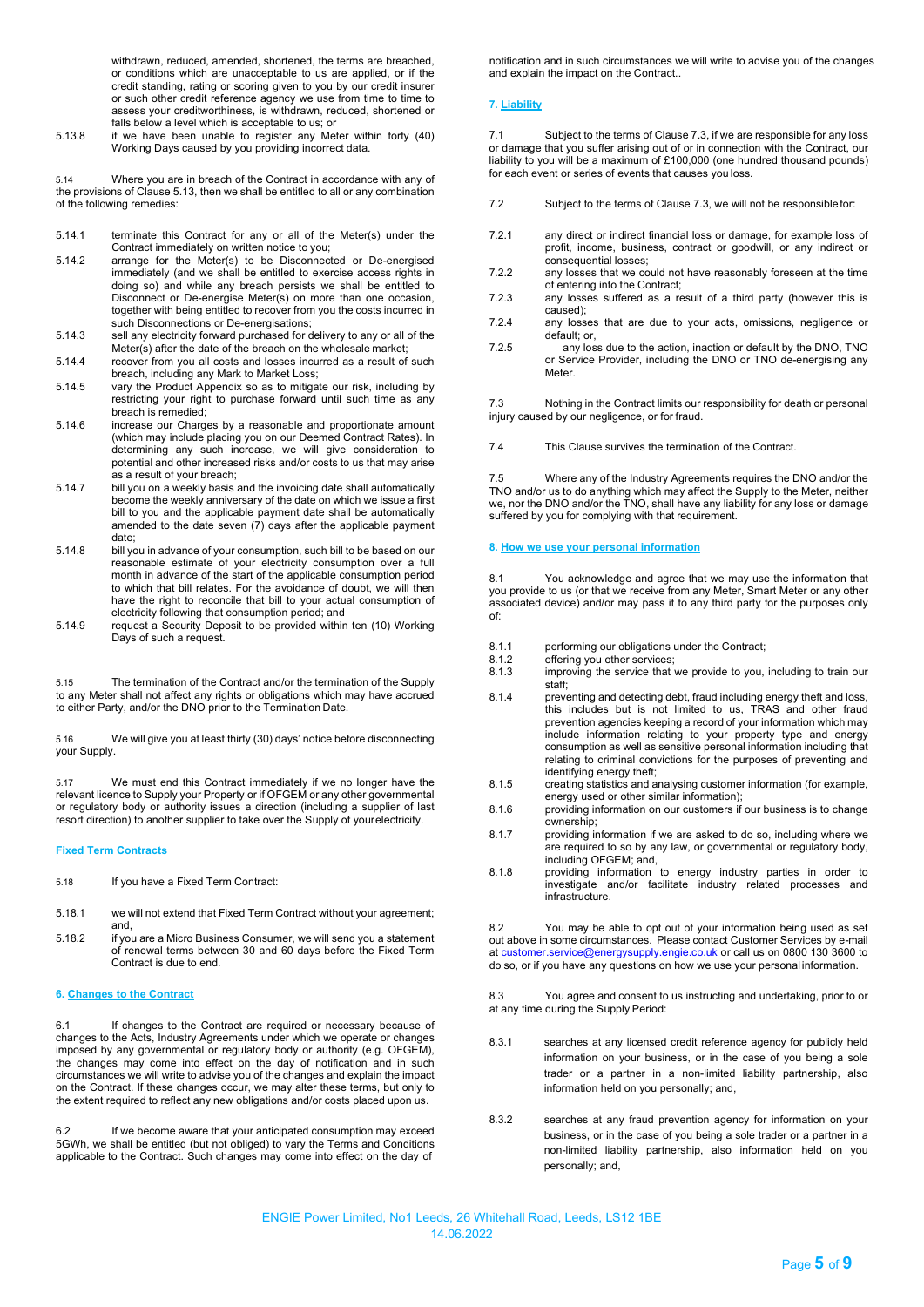8.3.3 searches by any other third parties for the purpose of facilitating our collection of debt due from you under the terms of this Contract.

8.4 You agree that we may obtain information from your previous energy supplier. Similarly, you agree that we may provide information about you to a new energy supplier should you move from us in the future.

8.5 The Parties acknowledge that ENGIE Power Limited is the Data Controller in respect of any personal data that you provide to us in accordance with this Contract. Please refer to our Privacy Policy available at <https://www.engie.co.uk/privacy-policy/> for further details, including how to contact us and your rights. We will always handle your personal data in accordance with the Data Protection Act 2018 and any sensitive personal information will be protected using additional security controls.

# **9. Complaints**

9.1 If you wish to make a complaint, please contact Customer Services in the first instance. You can do this in writing, by e-mail or by telephone, the contact details for which are set out in our Website.

9.2 Your complaint will be handled in accordance with our Complaints<br>Process, a copy of which is available at: Process, a copy of which is available at: [https://www.engie.co.uk/energy/customer-area/complaints/. W](https://www.engie.co.uk/energy/customer-area/complaints/)e can send you a copy of this upon your request.

9.3 Customer Services will do their best to resolve your complaint. Please note that, if you are a Micro Business Consumer and remain unhappy with our resolution of your complaint, or if your complaint has not been resolved within 8 weeks of the date you told us about it, you may refer the matter to the Ombudsman Services. The service is free and independent, and we are bound by their decision. For the avoidance of doubt, You will continue to pay invoices hereunder based on your consumption or our estimate of your consumption during any such period of dispute.

#### **10. General Terms**

10.1 We will not be liable or responsible for any failure to perform, or delay in performance of, any of our obligations under the Contract that is caused by an Event Outside Our Control.

10.2 If an Event Outside Our Control takes place that affects the performance of our obligations under the Contract:

- 10.2.1 we will contact you as soon as reasonably practical to notify you; and
- 10.2.2 our obligations under the Contract will be suspended for the duration of the Event Outside Our Control.

10.3 This Contract and any document referred to in it are the entire agreement between you and us and supersedes all prior agreements between you and us.

10.4 Nothing in the Contract affects your statutory legal rights.

10.5 You must not transfer any of your rights or obligations under the Contract without our prior written consent.

10.6 We can assign, grant security or declare a trust over, or transfer by novation or otherwise, all or any of our rights (including the right to recover unpaid Charges) or interests and liabilities under the Contract, and/or subcontract any of our obligations under the Contract, in each case without your prior consent.

10.7 If we have not enforced a particular clause, this does not mean that we will not or cannot or have waived the ability or right to take action in the future.

10.8 Communications with you may be recorded for training and quality control purposes. This includes telephone calls, web chat and emails.

10.9 Where you provide us with a valid email address, you agree to receive communications by email and also agree that an e-mail constitutes a written communication for the purposes of the Contract, unless you have notified us of a different preferred method of communication. Written notice sent by First Class post, by hand or by email will be considered delivered one (1) day after it was sent. This will not apply to email if the sender has received a message by return saying that the email has not been delivered.

10.10 If due to our insolvency, a supplier of last resort is required pursuant to the Industry Agreements, we may transfer the Contract (or our future rights and obligations under the Contract) to any entity that has the necessary statutory authorisations, and you agree that with effect from such date of notification, you accept such entity as supplier in substitution for us.

10.11 Subject to the terms of clause 10.4, the rights and remedies provided for by this Contract are exhaustive and exclude and replace all substantive (but not procedural) contractual rights or remedies expressed or implied by law.

10.12 If a court or other governmental or regulatory authority decides that one or more of the terms of the Contract is not valid, all other terms will remain in force.

10.13 Except as provided herein, no third party is entitled to enforce any term of the Contract whether pursuant to Contracts (Rights of Third Parties) Act 1999 or otherwise.

- 10.14 Where you engage a TPI to act on your behalf;
- 10.14.1 we will only discuss your Contract with a TPI who exhibits a signed Letter of Authority;
- 10.14.2 we have the right to assume any signed Letter of Authority has been validly executed by a person with requisite authority to provide such a letter;
- 10.14.3 where we receive a Letter of Authority, we have the right to assume the TPI has the required authority to act on your behalf in respect of all matters detailed in the Letter of Authority, including where applicable entering into the Contract on your behalf; and,
- 10.14.4 you acknowledge that in such circumstances:
- (a) you have engaged the TPI to act on your behalf;<br>(b) the TPI does not work for us and is not our agent
- (b) the TPI does not work for us and is not our agent orrepresentative;<br>(c) the TPI has the authority to act in accordance with the Letter of the TPI has the authority to act in accordance with the Letter of Authority;
- (d) you understand that in consideration of introducing you, the sums payable under the Contract may include commission paid to the TPI. If you have any queries pertaining to such commission, please contact your TPI;
- (e) you acknowledge that any subsequent complaint or issue you may have with the TPI should be raised with the TPI directly, and we will not be responsible for reimbursing any sums to you in the event of any such dispute; and,
- (f) this Contract is between you and us.

10.15 The laws of England and Wales, or Scotland (as applicable depending on the location of the Property), apply to the Contract.

#### **11. Renewable Energy**

11.1 If we agree to supply You with Renewable Energy, the following provisions will apply;

11.1.1 we agree to use reasonable endeavours to supply you with Renewable Energy electricity evidenced by Renewable Energy Guarantees of Origin and/or Guarantees of Origin;

11.1.2 where we are unable to supply such Renewable Energy electricity for any reason whatsoever, we will supply you with non-Renewable Energy electricity in accordance with the Contract;

11.1.3 where there is change to the regime governing Renewable Energy Guarantees of Origin and/or Guarantees of Origin (including abolition or material variation, or material impairment of use, of such guarantees) which prevents us for whatever reason from applying them as intended under this clause 11.1, we will supply you with non-Renewable Energy electricity in accordance with the Contract.

#### **GLOSSARY**

In the Contract, when the following words are used they have the meanings shown below:

Acts" means Energy Act 1976, Energy Act 2004, Electricity Act 1989 and Utilities Act 2000 and any regulations made thereunder, both as amended or reenacted from time to time;

ENGIE Power Limited, No1 Leeds, 26 Whitehall Road, Leeds, LS12 1BE 14.06.2022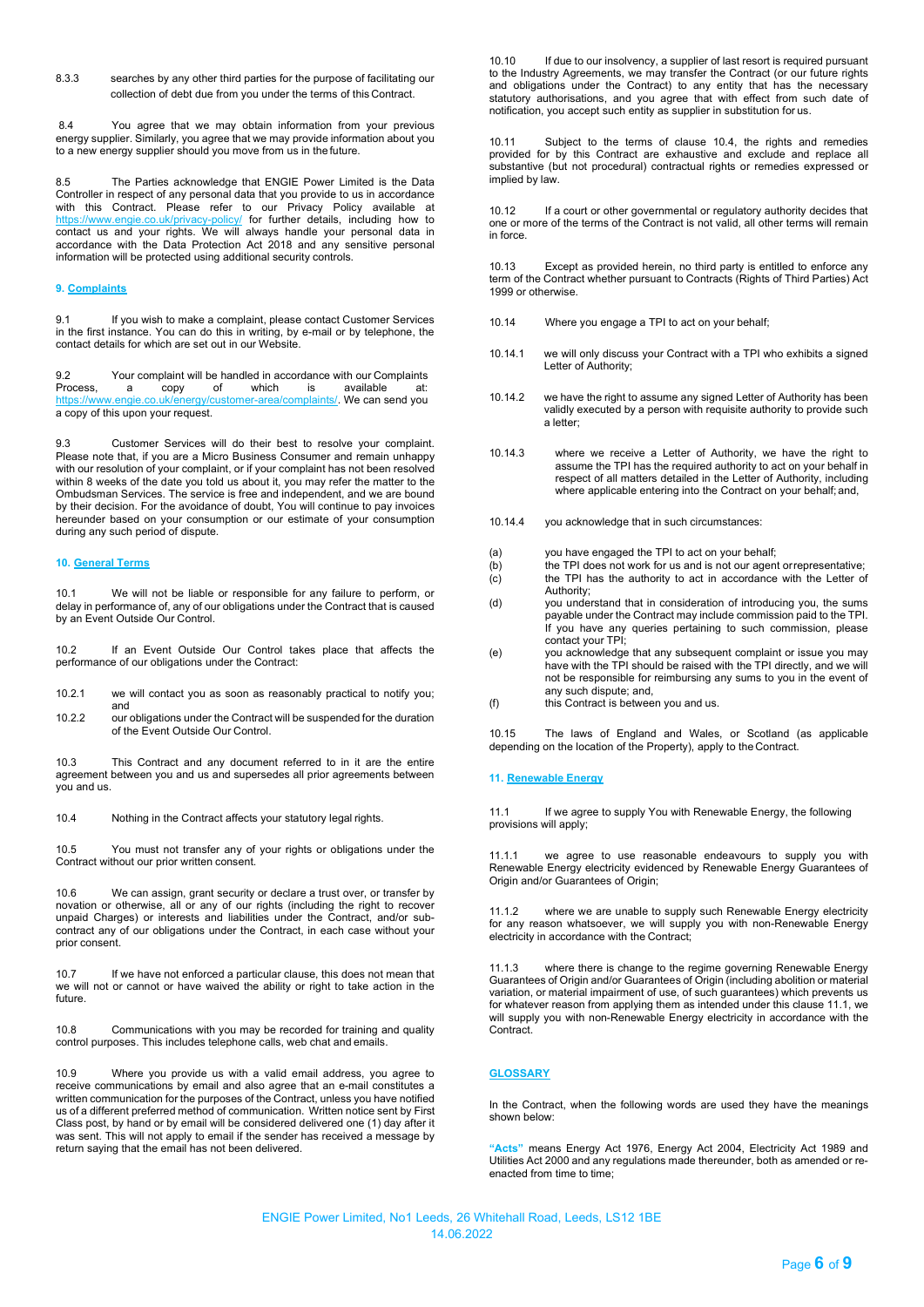**"Additional Services"** means any energy-related services that we agree to supply to you in addition to your Supply;

**"Agent"** means any person appointed by you or us to read, provide and/or maintain your Meter or any metering equipment or as a meter operator, data collector, data aggregator or meter asset provider;

**"BSUoS Charges"** means Balancing Services Use of System Charges;

**"Buy-Out Fund"** means as is set out in the Renewables Obligation Order (but for the avoidance of doubt shall include for the purposes of this Contract any fund established on the same or similar principles as the Buy-Out Fund to hold payments which are made late to the Buy-Out Fund and any fund established to hold payments made to compensate the Buy-Out Fund in respect of payment defaults);

**"Buy-Out Price"** means the amount in £/MWh which suppliers must pay OFGEM towards their Renewable Obligation. This amount is updated annually, subject to indexation in accordance with RPI and is published on OFGEM's website;

"**Capacity Market"** means the capacity market mechanism introduced pursuant to Schedule 2 of the Energy Act 2013;

**"CFD FIT"** means the Contracts for Difference: Feed in Tariff mechanism introduced pursuant to Schedule 2 of the Energy Act 2013;

"**Charges**" means;

- (a) the Supply Costs;<br>(b) the Metering Cost
- (b) the Metering Costs;<br>(c) the Transportation (
- (c) the Transportation Costs;<br>(d) the Social & Environment
- (d) the Social & Environmental Policy Costs;<br>(e) the Pass Through Costs;
- (e) the Pass Through Costs;<br>(f) the Operational Costs, as
- $(f)$  the Operational Costs, as applicable;<br>(g) the Incidental Costs, as applicable; a
- $(9)$  the Incidental Costs, as applicable; and,  $(h)$  any other costs due in accordance with any other costs due in accordance with the terms of this Contract. as applicable.

**"Contract"** means all of the following: the application for Supply that you completed, the Quotation Document, Principal Terms, these electricity supply terms and conditions, any Product Appendix and any document referred to in any of those documents;

"**Deemed Contract**" means a supply contract entered into in accordance with clause 2.6;

"**Deemed Contract Rates**" means the rates and charges published on the Website, which shall be payable by you where you continue to consume electricity after the Termination Date;

**"Disconnect"** means the permanent electrical disconnection of any structure, switchgear, equipment, line or device used by you at the Meter from the DNO or TNO (including disconnection by remote measures), and **"Disconnection"**  shall be construed accordingly;

**"DNO"** means the distribution licence holder (or exempt operator) who owns and/or operates the electricity distribution system through which electricity is conveyed to the Meter where the Meter is not connected directly to the Transmission Network Operator;

"**DUoS Charges**" means Distribution Use of System charges;

"**Event Outside Our Control**" means any act or event beyond our reasonable control, including without limitation, strikes, lock-outs or other industrial action by third parties, civil commotion, riot, invasion, terrorist attack or threat of terrorist attack, war (whether declared or not) or threat or preparation for war, fire, explosion, storm, flood, earthquake, subsidence, epidemic or other natural disaster, or failure of public or private telecommunications networks;

"**Fixed Term Contract**" means the period of time when the prices set out in the Quotation Document apply;

"**Fuel Security Code**" means the code applied to help minimise an electricity or gas supply emergency;

**"Guarantees of Origin"** means the certificate(s) issued by relevant authorities in Europe to certify that electricity is Renewable Energy as defined in Directive 2009/28/EC;

**"Incidental Costs"** means such costs that are incurred by us in supplying the electricity or are levied against us including (without imitation) where such costs arise from;

- (a) the imposition, or variation in the rate, of any energy-related tax, levy or duty;
- (b) (i)any imposition, revision, variation, amendment or change in interpretation, of any statute, statutory instrument, regulation, law, directive (**"Legislation"**) or the Industry Agreements; (ii) any new Legislation or new Industry Agreements; or (iii) any decision, direction, order or interpretation of Legislation or the Industry Agreements by the Gas and Electricity Markets Authority or any other relevant regulatory body;
- (c) compliance with the Renewables Obligation including costs levied upon us in respect of defaults of other suppliers in making payments to the Buy-Out Fund;
- (d) us fulfilling our or your obligations, or your failure to comply with your obligations, under any of the Industry Agreements in relation to safety issues or investigations in connection with any Meter;
- (e) circumstances where amounts are payable by us to any Agent, whether appointed by you or by us on your behalf;
- (f) circumstances where charges we incur change or arise due to changes in the Measurement Class;
- (g) you exceeding the maximum supply capacity of a Meter;
- (h) where the Meter(s) are Half-Hourly, changes in the Transmission Loss Factor mechanism, as defined in the Industry Agreements;
	- (i) where the Meter(s) are Non-Half Hourly, the cost of installing mandatory half hourly Meters;
- (j) changes to any of your MPAN details;
- (k) inaccurate metering equipment including programming, or due to default by the Agent;
- (l) relevant Elexon charges in accordance with the Industry Agreements;
- (m) the introduction of Feed in Tariffs (or any similar mechanism of whatever name or description);
- (n) circumstances where we incur charges from an Agent in relation to removal, discontinuance or transfer of the Meter;
- (o) circumstances where we incur costs or loss as a consequence of error or omission by DNO or TNO and we are not able to recover such costs or loss from the DNO or TNO; and/or,
- (p) the terms of our Supply Licence on a proportional basis, including, costs incurred in connection with the scheme to assist areas with high electricity distribution costs.

#### **"Industry Agreements"** means:

- (a) the Master Registration Agreement and Data Transfer Services Agreement (MRA and DTSA);
- (b) the Distribution Connection and Use of System Agreement (DCUSA);
- (c) the Balancing and Settlement Code (BSC);
- (d) the Smart Energy Code (SEC);<br>(e) our Supply Licence under section
- $\overrightarrow{e}$  our Supply Licence under section 6(1)(d) of the Electricity Act 1989;<br>(f) the Acts; and  $(f)$  the Acts; and  $(g)$  any other cod
- any other code, agreement or legally binding obligation imposed on us, or into which it is, or becomes necessary, for us to enter in order to supply electricity;

**"Letter of Authority"** means a letter, agreement or e-mail documenting your engagement of a TPI;

**"Mark to Market Loss"** means the negative difference between the wholesale market price at the date we purchased the electricity to service your Contract and the wholesale market price on the date we are entitled to sell it back to the wholesale market hereunder, after adding all transaction fees and other costs directly associated with the sell back;

**"Mark to Market Gain"** means the positive difference between the wholesale market price at the date we purchased the electricity to service your Contract and the wholesale market price on the date we are entitled to sell it back to the wholesale market hereunder, after deducting all transaction fees and other costs directly associated with the sell back;

"**Measurement Class C**" shall have the meaning set out in the Industry Agreements;

"**Meter**" means the meters and equipment for measuring and providing information on the electricity you use (including a Smart Meter, as applicable);

**"Metering Costs"** means a component (if any) of the Charges, comprising any charges relating to the installation, provision, rental, reading and maintenance of the Meter or Smart Meter, as applicable, and not paid by you directly to an Agent;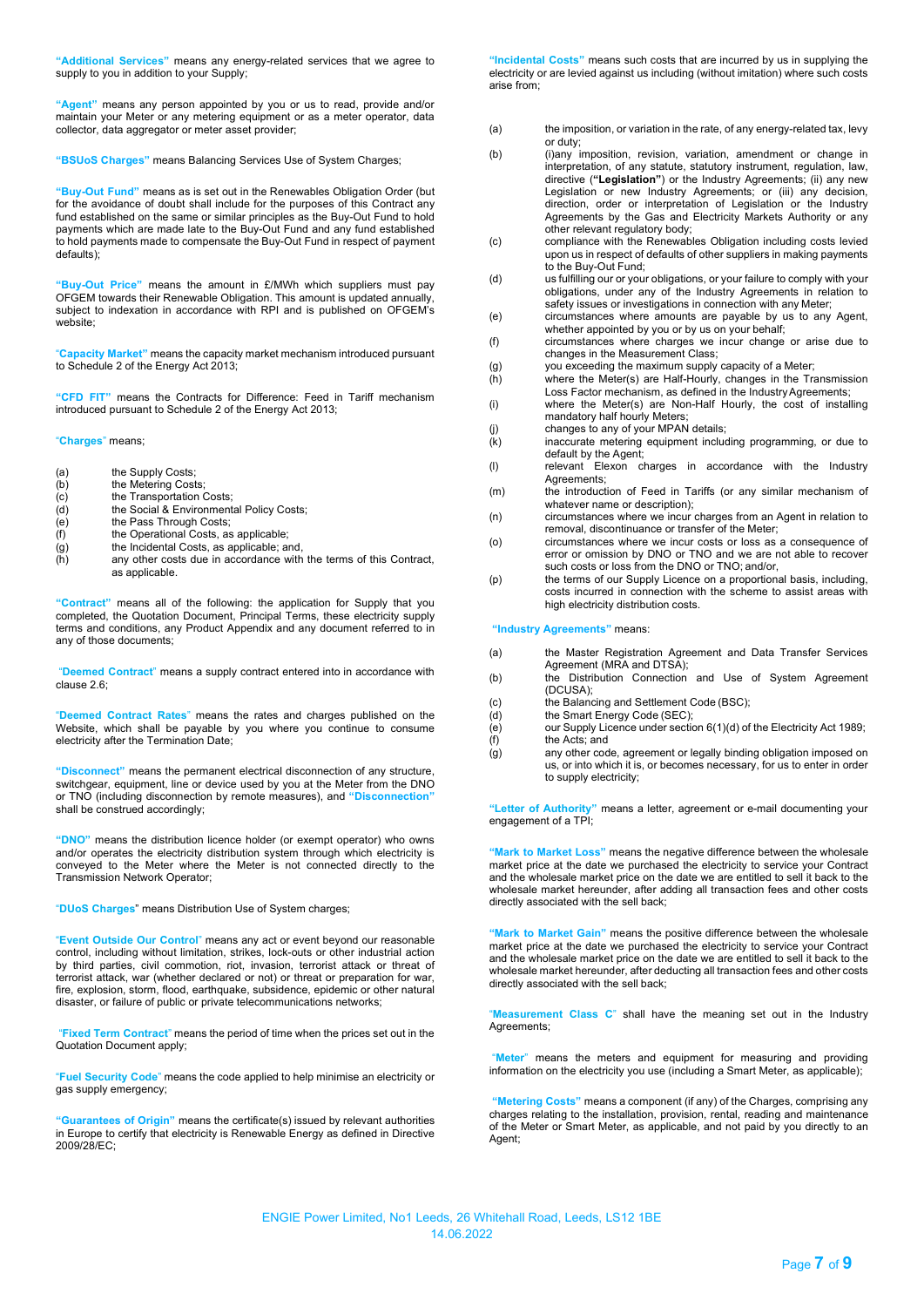"**Micro Business Consumer**" means a company, partnership or other trading entity supplied or requiring to be supplied with gas or electricity at non-domestic sites which has any or all of the following; (i) an annual consumption of electricity of not more than 100,000 kWh; or (ii) an annual consumption of gas of not more than 293,000 kWh; or (iii) fewer than ten (10) employees (or their full time equivalent) and an annual turnover or annual balance sheet total not exceeding €2m (two million euros);

"**OFGEM**" means the Office of Gas and Electricity Markets, who regulate the gas and electricity markets in Great Britain;

**"Operational Costs"** means costs we incur;

- (a) visiting your Property to disconnect and/or reconnect your Supply;<br>(b) recovering money you owe us. This may include administration
- recovering money you owe us. This may include administration costs and the costs of visiting your Property or obtaining a warrant of entry and any third party charges incurred by us in collecting any money owed to us such as those of a debt collection agency;
- (c) as a result of any electricity being used which has not been charged for, due to interference with a Meter; (d) if you fail to respond to our attempts to contact you and we have to
- visit your Property;
- (e) as administration costs arising from payment failures, such as a returned cheque or cancelled direct debits;
- (f) if we have agreed to fit a Smart Meter and the Property is unsuitable for the necessary equipment, including additional Meter reading charges;
- (g) if you ask us to upgrade your Supply arrangements or if we are required to do so;
- (h) if you fail to give us at least two hours' notice that you need to rearrange a scheduled appointment at the Property or if you fail to attend a scheduled appointment at the Property. If you do not provide the required notice or fail to attend a scheduled appointment, we may charge you a cancellation fee of up to £40. If you need to re-arrange or cancel any scheduled appointment, please contact our customer service team on 0800 130 3600;
- (i) for half hourly Meters, the cost incurred to read the meter manually during periods when communications are faulty; and/or
- (j) to repair, replace or reprogram your Meter, including as a result of damage or interference.

"**Pass Through Costs**" means the following costs if specified as "**Pass Through"** in the Quotation Document, and which will be billed as follows;

- (a) if TNUoS Charges, payment will be in equal staged payments up to and including March of each year of this Contract (based on forecast demand during times of peak system demand);
- (b) if BSUoS Charges, they shall be billed based on the current annual estimate of charges recovered from us by the TNO;
- (c) If Renewables Obligation, it will be charged to and recovered from you on the following basis:-
	- (i) where the Renewables Obligation is included in the Unit Rate, it will be determined by us and a Charge made to you based on our forecast of the Renewables Obligation Level and Buy-Out Price for each obligation period within the Supply Period. Where required, an adjustment will be made by us and applied in the relevant bills to reflect the difference between our forecast of the Renewables Obligation Level and the actual Renewables Obligation Level and/or our forecast of the Buy-Out Price and the actual Buy-Out Price for an obligation period within the Supply Period; or
	- (ii) where the Renewables Obligation is not included in the Unit Rate, a Charge to you will be added to each bill to reflect the actual Renewables Obligation Level and Buy-Out Price for the relevant obligation period within the Supply Period.
- (d) if CFD FIT, it will be charged to and recovered from you on each bill based on our forecast of the estimated impact of the implementation and existence of the CFD FIT scheme in respect of your Supply; and,
- (e) if Capacity Market charges, they will be charged to and recovered from you on each bill based on our forecast of the estimated impact of the implementation and existence of the Capacity Market scheme in respect of your Supply-provided that if an alternative payment structure for Capacity Market, or an equivalent mechanism or scheme thereto, is implemented, this will be charged to and recovered from you on each bill.

**"Principal Terms"** means the summary of terms provided to you in advance of the start date of this Contract;

"**Product Appendix**" means the appendix detailing the product type, and purchasing and sell back mechanism, and forming part of the Contract;

Property" means the address that you have requested we Supply or that we Supply in accordance with Clause 2;

"**Quotation Document**" means the final signed quotation document detailing the Meter details and Charges and forming part of the Contract;

"**Reconciliation Invoice**" means an invoice that includes an item or items debiting or crediting your account as a result of a calculation by us of the difference between (I) the Charges which ought to have been levied, and (ii) the actual Charges that were levied in relation to the Supply Period; for the avoidance of doubt, the period applicable for Reconciliation Invoices payable by Micro Business Consumers shall not exceed the 12 months preceding the date of such reconciliation;

"**Related Entity**" means (i) a subsidiary of you or a holding company of you or any subsidiary of that holding company, as such terms are defined in the Companies Acts 2006, (ii) where you and a proposed new tenant or occupant of the Property have an individual with authority, director, company secretary or an individual or entity with Control in common, where, "Control " is defined as the ability to control or direct, directly or indirectly, the board, executive body, decision making process or management of an entity by virtue of ownership, right of appointment, right to control or election or appointment, or voting rights, (iii) an individual with authority, director, company secretary or entity/individual with Control in relation to a proposed new tenant or occupant is a family member of an individual with authority, director, company secretary or an individual or entity with Control, in you, or (iv) a proposed new tenant or occupant otherwise has an identifiable relationship with you;

**"Renewable Energy"** means electricity generated from "eligible renewable electricity sources" as set out in and defined from time to time in the Renewables Obligation Order.

**"Renewable Energy Guarantees of Origin"** means the certificate(s) issued by Ofgem in accordance with the Renewable Energy Guarantees of Origin scheme operated in Great Britain to certify that electricity is Renewable Energy as defined in Directive 2009/28/EC;

**"Renewables Obligation"** means the obligation, set out in the Renewables Obligation Order, on suppliers in the United Kingdom to ensure a growing proportion of their electricity sales are from eligible renewable sources of electricity;

ables Obligation Level" means for each obligation period (as defined in the Renewables Obligation Order) the level of Renewables Obligation determined by the Secretary of State for the obligation period and published on OFGEM's website;

ables Obligation Order" means the Renewables Obligation Order 2009 (SI 2009/785) and the Renewables Obligation Order (Scotland) 2009 (SSI 2009/140) as these are amended, restated, re-enacted and/or replaced from time to time;

**"Security Deposit**" means either (i) an amount of money that we may ask you to pay to us and that we will hold in relation to your Supply, or (ii) a parent company guarantee or a letter of credit from a financial institution, in both cases in such form acceptable to us;

"**Smart Meter**" means a Meter we can read remotely to measure how much electricity you are using, without having to visit your Property, including the communications hub and ancillary equipment serving same;

**"Social & Environmental Policy Costs"** means the following costs;

| (a)        | Renewable Obligation;                                                                                                                                                                                                                                                                                                              |
|------------|------------------------------------------------------------------------------------------------------------------------------------------------------------------------------------------------------------------------------------------------------------------------------------------------------------------------------------|
| (b)        | Capacity Market;                                                                                                                                                                                                                                                                                                                   |
| $\sqrt{ }$ | $\mathsf{A}$ $\mathsf{A}$ $\mathsf{B}$ $\mathsf{B}$ $\mathsf{B}$ $\mathsf{B}$ $\mathsf{B}$ $\mathsf{B}$ $\mathsf{B}$ $\mathsf{B}$ $\mathsf{B}$ $\mathsf{B}$ $\mathsf{B}$ $\mathsf{B}$ $\mathsf{B}$ $\mathsf{B}$ $\mathsf{B}$ $\mathsf{B}$ $\mathsf{B}$ $\mathsf{B}$ $\mathsf{B}$ $\mathsf{B}$ $\mathsf{B}$ $\mathsf{B}$ $\mathsf{$ |

- (c) CFD FIT; and/or,<br>(d) FIT;
- $FIT;$

**"Supply"** means providing at the Property a supply of electricity that you use completely or mainly for non-domestic purposes (and Supplying/Supplied will be construed accordingly);

**"Supply Costs"** means the cost, charge, amount or value at any given time, of each of the following items; (i) wholesale energy costs, (ii) shape costs, (iii) DUoS Charges (iv) imbalance charges, (v) Elexon charges, (vi) management or administration fee, (vii) cash flow costs, (viii) transmission losses, and (ix) any other items which impact on, or affect, the cost of the supply of electricity to you as set out in the Quotation Document;

"**Supply Period**" means for a Meter, the period between the start of Supply under this Contract and the Termination Date;